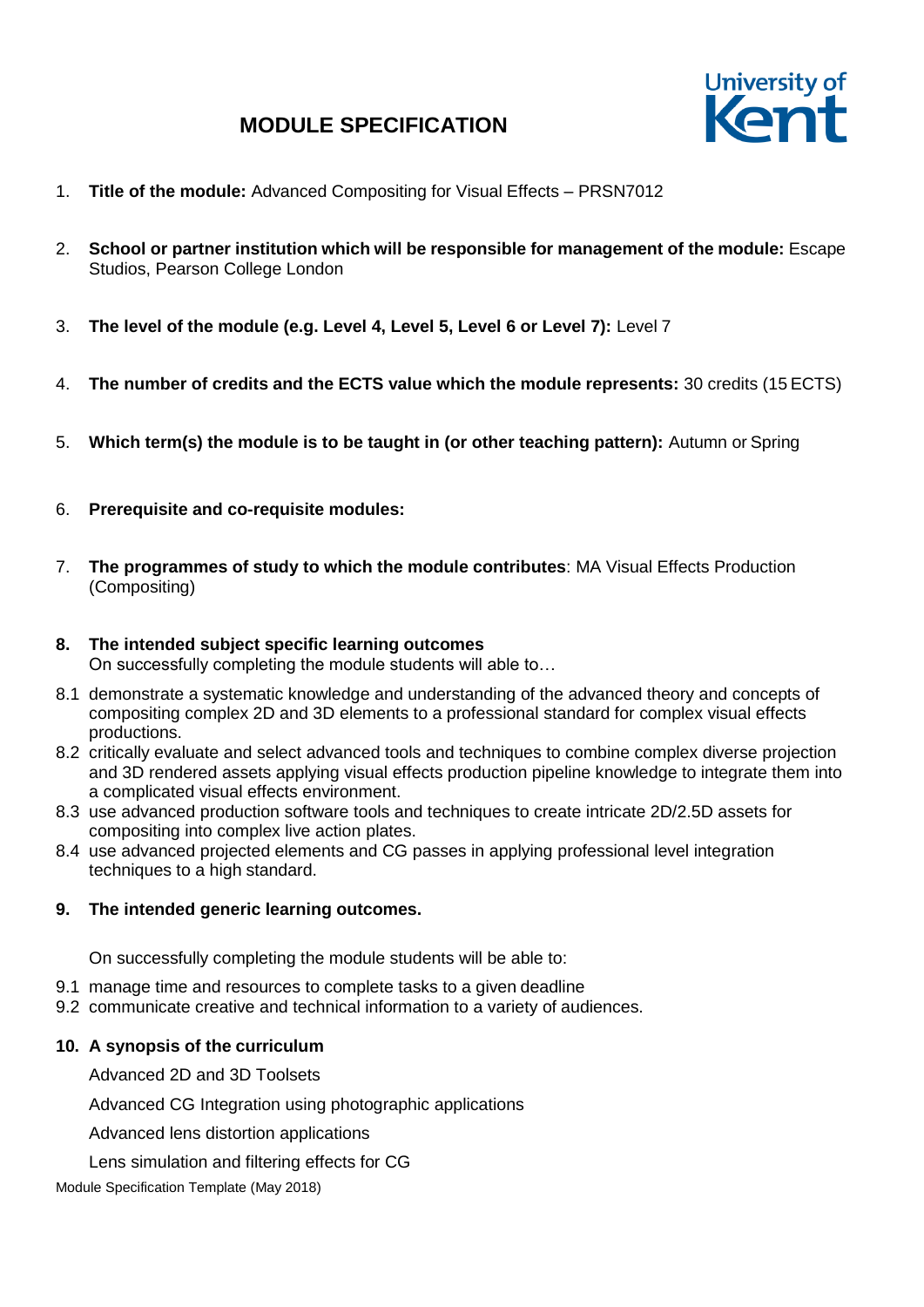

Advanced 3D Environments and techniques

3D workflow techniques to customise creating environments

## **11. Reading List (Indicative list, current at time of publication. Reading lists will be published annually)**

Nuke User Guide [ [http://www.thefoundry.co.uk/products/nuke/user-guides/ \]](http://www.thefoundry.co.uk/products/nuke/user-guides/)

Nuke 101: Professional Compositing and Visual Effects, Ron Ganbar, Peachpit Press, ISBN 978- 0321733474

Digital Compositing for Film and Video, Steve Wright, Focal Press, ISBN 978-0240813097

Digital Compositing with Nuke, Lee Lanier, Focal Press, ISBN 978-0240820354

Production Pipeline Fundamentals for Film and Games, Renee Dunlop, Focal Press, ISBN 0415812291

The art and science of Digital Compositing, Ron Brinkmann, Morgan Kaufmann Publishing, 2008, ISBN-13: 978-0123706386

### **12. Learning and Teaching methods**

Students undertake direct instruction from tutors in theory and practice in the context of the discipline, supported by directed reading and study. Practice and practical work in a studio environment is supervised by tutors and supported by studio assistants. Additional materials and support is provided through the VLE.

Tutor-led studio sessions: 135 hours

Studio assistant supported practice: 45 hours

Directed study: 120 hours

### **13. Assessment methods.**

Coursework 50%

This is a practical project involving the creation and integration of a 2D and 2.5D assets into a visual effects shot (LO 8.1, 8.2, 8.3, 9.1)

Production logbook (3000 words) 40% (LO 8.1, 8.2, 9.1)

Individual presentation (15 minutes) 10% (LO 8.1, 8.2, 9.2)

13.2 Reassessment methods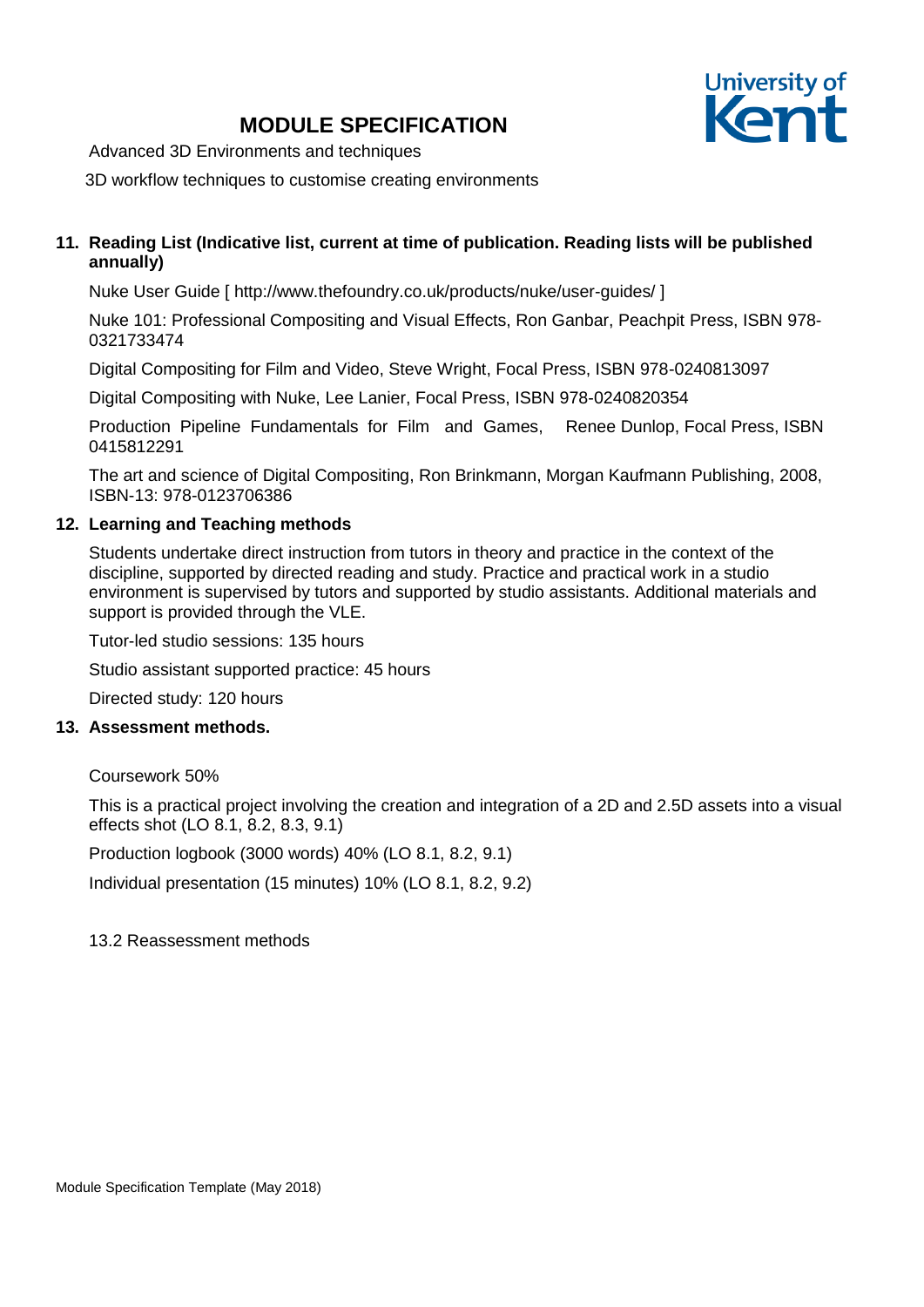

*14. Map of Module Learning Outcomes (sections 8 & 9) to Learning and Teaching Methods (section12) and methods of Assessment (section 13)*

| <b>Module learning outcome</b>         |                           | 8.1 | 8.2 | 8.3 | 8.4 | 9.1 | 9.2 |  |
|----------------------------------------|---------------------------|-----|-----|-----|-----|-----|-----|--|
| Learning/ teaching method              | <b>Hours</b><br>allocated |     |     |     |     |     |     |  |
| Tutor-led studio sessions              | 135                       | 30  | 45  | 30  | 30  |     |     |  |
| Studio assistant supported<br>practice | 45                        |     | 15  | 15  | 15  |     |     |  |
| <b>Directed Study</b>                  | 120                       | 60  |     |     |     | 30  | 30  |  |
| <b>Assessment method</b>               |                           |     |     |     |     |     |     |  |
| <b>Coursework</b>                      |                           |     |     |     |     |     |     |  |
| Logbook                                |                           |     |     |     |     |     |     |  |
| <b>Presentation</b>                    |                           |     |     |     |     |     |     |  |